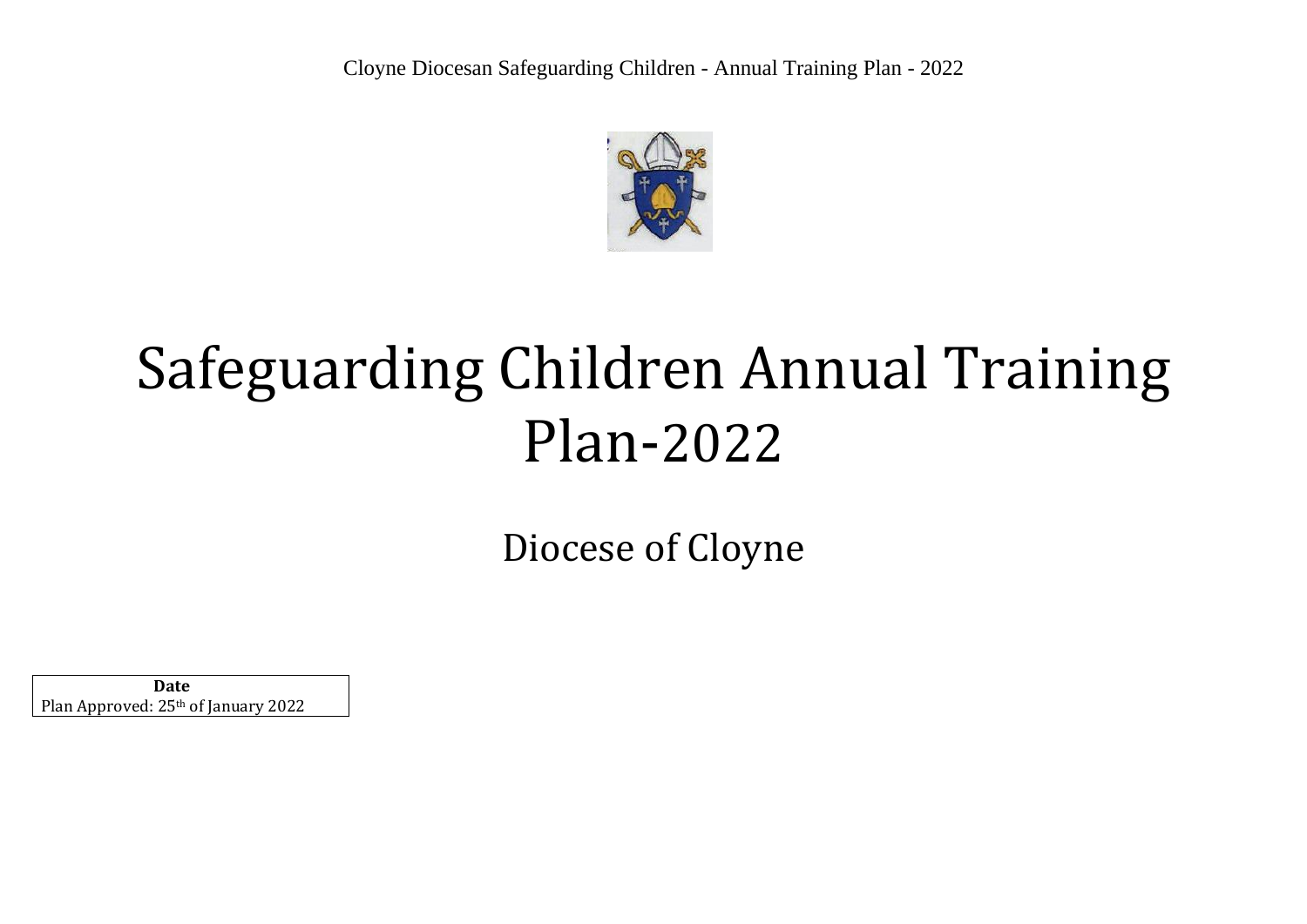## Cloyne Diocesan Safeguarding Children - Annual Training Plan - 2022

The Diocese ensures the delivery, at a local level, of appropriate training programmes, including 'role specific' training and general training/information sessions as approved by the National Board and outlined in the National Board's Training Strategy. These training programmes will be informed by a training needs analysis, conducted on an annual basis, within the Diocese.

Training, as outlined hereunder, will be delivered by registered trainers approved by the National Board. There are currently three (3) registered trainers available in the Diocese.

| <b>Target Group</b>                                                                                                                                                                                                                    | <b>Training required</b>                                                                                                                       | <b>Delivery by Diocesan</b><br><b>Registered Trainers /</b><br><b>CDSCC</b> members | Delivery by<br><b>NBSCCCI</b> | When                                              | <b>Location</b>                   | Cost                                                      |
|----------------------------------------------------------------------------------------------------------------------------------------------------------------------------------------------------------------------------------------|------------------------------------------------------------------------------------------------------------------------------------------------|-------------------------------------------------------------------------------------|-------------------------------|---------------------------------------------------|-----------------------------------|-----------------------------------------------------------|
| Parish Information<br>Sessions                                                                                                                                                                                                         | As requested by<br>Parishes                                                                                                                    | Members of CDSCC                                                                    | N <sub>o</sub>                | To be set in<br>conjunction with<br>Parish Priest | In requested<br>Parish            | Parish Hall/<br>Church                                    |
| New Priests/New and<br>existing Parish<br>Representatives/new<br>Deacons/new diocesan<br>personnel/Bethany<br>Bereavement Group/Group<br>Leaders e.g. Mixed Adult<br>Youth Choir, Children's<br>Liturgy Leaders, Faith Camp<br>Leaders | Full day<br>Safeguarding<br>Training for new<br>Parish<br>Representatives/new<br>Deacons/new<br>members of Bethany<br><b>Bereavement Group</b> | <b>Registered Trainers</b>                                                          | No                            | Q.2 April 2 <sup>nd</sup> 2022<br>Mallow          | Relevant to<br>attendees location | Training Fees for<br>attendees cover<br>cost of training. |
| Deaconates in formation                                                                                                                                                                                                                | Introduction<br>Training to<br>safeguarding<br>structure/procedures                                                                            | <b>Registered Trainers</b>                                                          | No                            | Q.1                                               | Nano Nagle<br>Centre Killavullen  |                                                           |